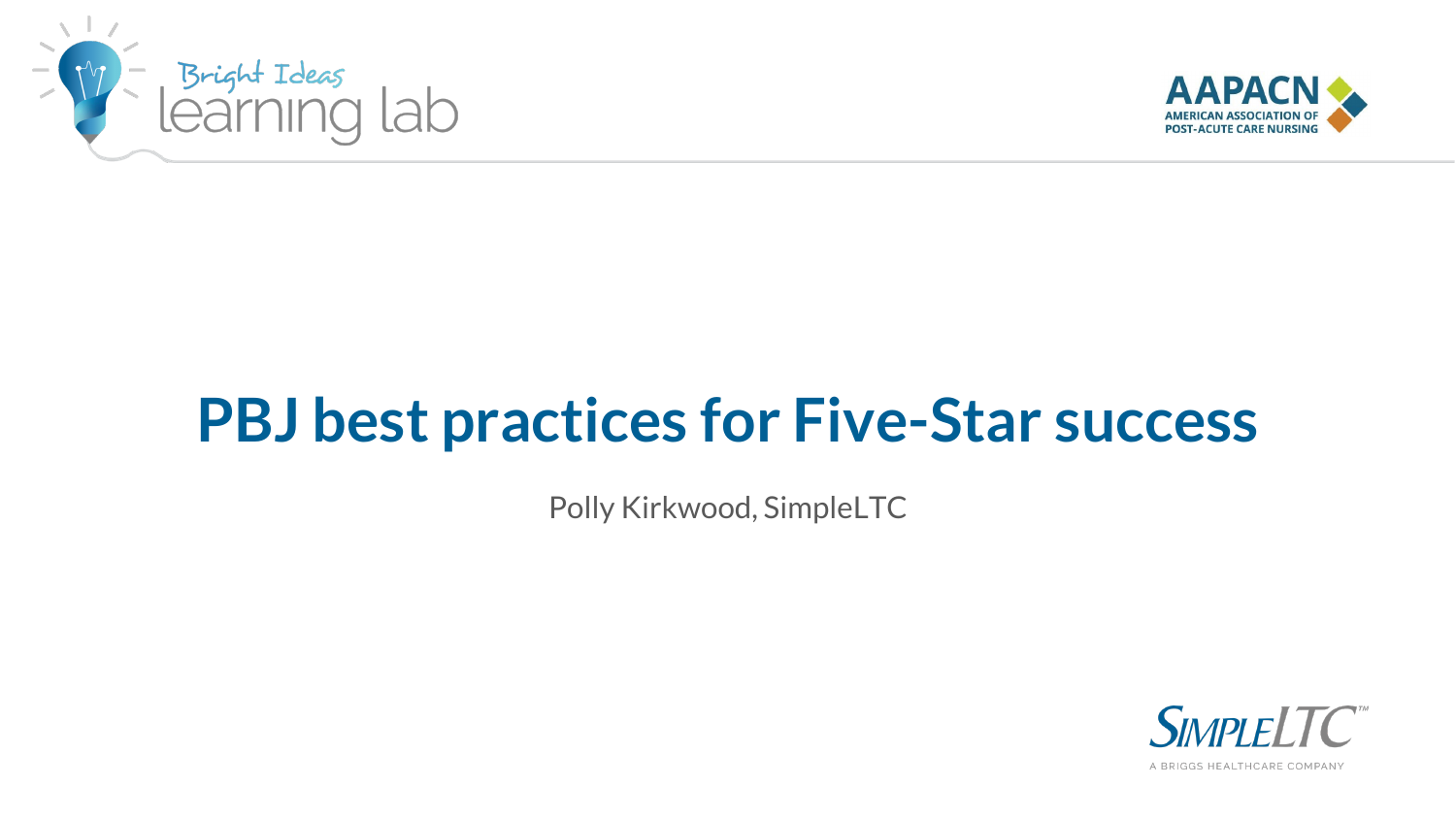

# Staffing Five-Star fundamentals

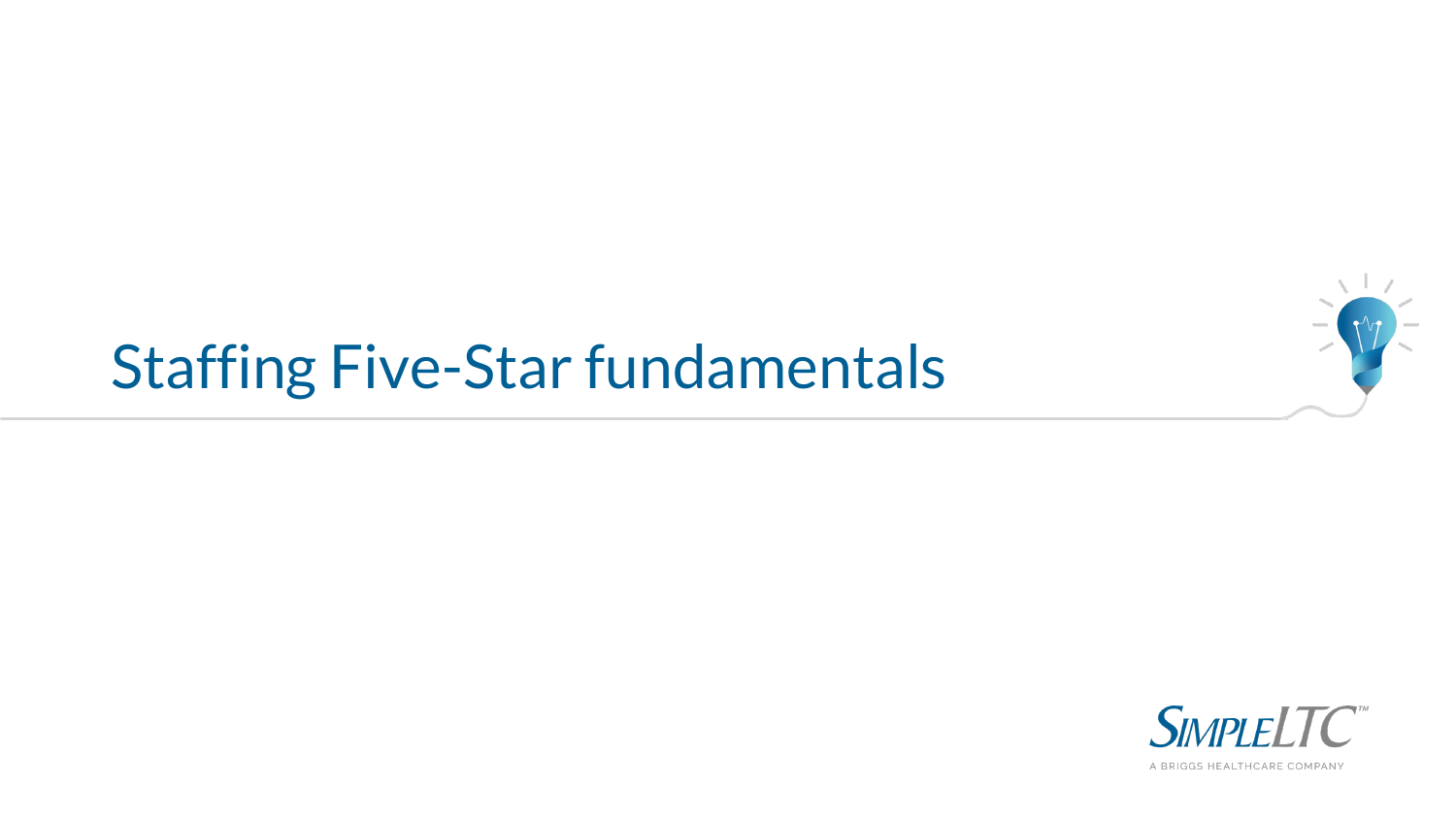#### Data drivers in the Five-Star formula

Hours  $_{\text{adjusted}} = (\text{Hours}_{\text{Reported}} / \text{Hours}_{\text{Case-Mix}})$  \* Hours National Average



**Appendix Table A1** Case-Mix Nursing Minutes by RUG-IV Group and Nursing Staff Type

|                                       |                       | <b>STRIVE Study Average Times (Minutes)</b> |            |                                 |                   |                                     |  |
|---------------------------------------|-----------------------|---------------------------------------------|------------|---------------------------------|-------------------|-------------------------------------|--|
| <b>Major RUG</b><br><b>Group</b>      | <b>RUG-IV</b><br>Code | <b>RN</b>                                   | <b>LPN</b> | <b>Total</b><br><b>Licensed</b> | <b>Nurse Aide</b> | <b>Total Nurse</b><br>(RN+LPN+Aide) |  |
| <b>Rehab Plus</b><br><b>Extensive</b> | <b>RUX</b>            | 68.37                                       | 111.44     | 179.81                          | 131.11            | 310.92                              |  |
|                                       | <b>RUL</b>            | 109.06                                      | 63.87      | 172.93                          | 199.94            | 372.87                              |  |
|                                       | <b>RVX</b>            | 29.24                                       | 95.88      | 125.12                          | 145.94            | 271.06                              |  |
|                                       | <b>RVL</b>            | 67.74                                       | 97.39      | 165.13                          | 139.99            | 305.12                              |  |
|                                       | <b>RHX</b>            | 128.79                                      | 51.92      | 180.71                          | 155.24            | 335.95                              |  |
|                                       | <b>RHL</b>            | 67.28                                       | 48.41      | 115.69                          | 135.32            | 251.01                              |  |
|                                       | <b>RMX</b>            | 97.54                                       | 74.61      | 172.15                          | 148.44            | 320.59                              |  |
|                                       | <b>RML</b>            | 133.82                                      | 84.01      | 217.83                          | 153.24            | 371.07                              |  |
|                                       | <b>RLX</b>            | 133.82                                      | 84.01      | 217.83                          | 153.24            | 371.07                              |  |
|                                       | <b>RUC</b>            | 27.80                                       | 66.41      | 94.21                           | 148.95            | 243.16                              |  |
|                                       | <b>RUB</b>            | 45.01                                       | 71.09      | 116.10                          | 141.03            | 257.13                              |  |
|                                       | <b>RUA</b>            | 35.18                                       | 54.55      | 89.73                           | 101.01            | 190.74                              |  |
|                                       | <b>RVC</b>            | 34.22                                       | 68.45      | 102.67                          | 156.53            | 259.20                              |  |
|                                       | <b>RVB</b>            | 28.86                                       | 56.56      | 85.42                           | 119.90            | 205.32                              |  |
| <b>Rehab</b>                          | <b>RVA</b>            | 31.30                                       | 59.35      | 90.65                           | 113.73            | 204.38                              |  |
|                                       | RHC <sub></sub>       | 36.62                                       | 54.88      | 91.50                           | 156.14            | 247.64                              |  |
|                                       | <b>RHB</b>            | 36.42                                       | 47.88      | 84.30                           | 119.48            | 203.78                              |  |
|                                       | <b>RHA</b>            | 27.09                                       | 51.76      | 78.85                           | 99.82             | 178.67                              |  |

| <b>Type of staff</b>                     | National average expected hours per resident<br>per day |  |  |
|------------------------------------------|---------------------------------------------------------|--|--|
| Total nursing staff (Aides + LPNs + RNs) | 3.2146                                                  |  |  |
| <b>Registered nurses</b>                 | 0.3763                                                  |  |  |

National average updating quarterly

 $\overline{\phantom{m}}$ 

TBD when PDPM impacts Strive table

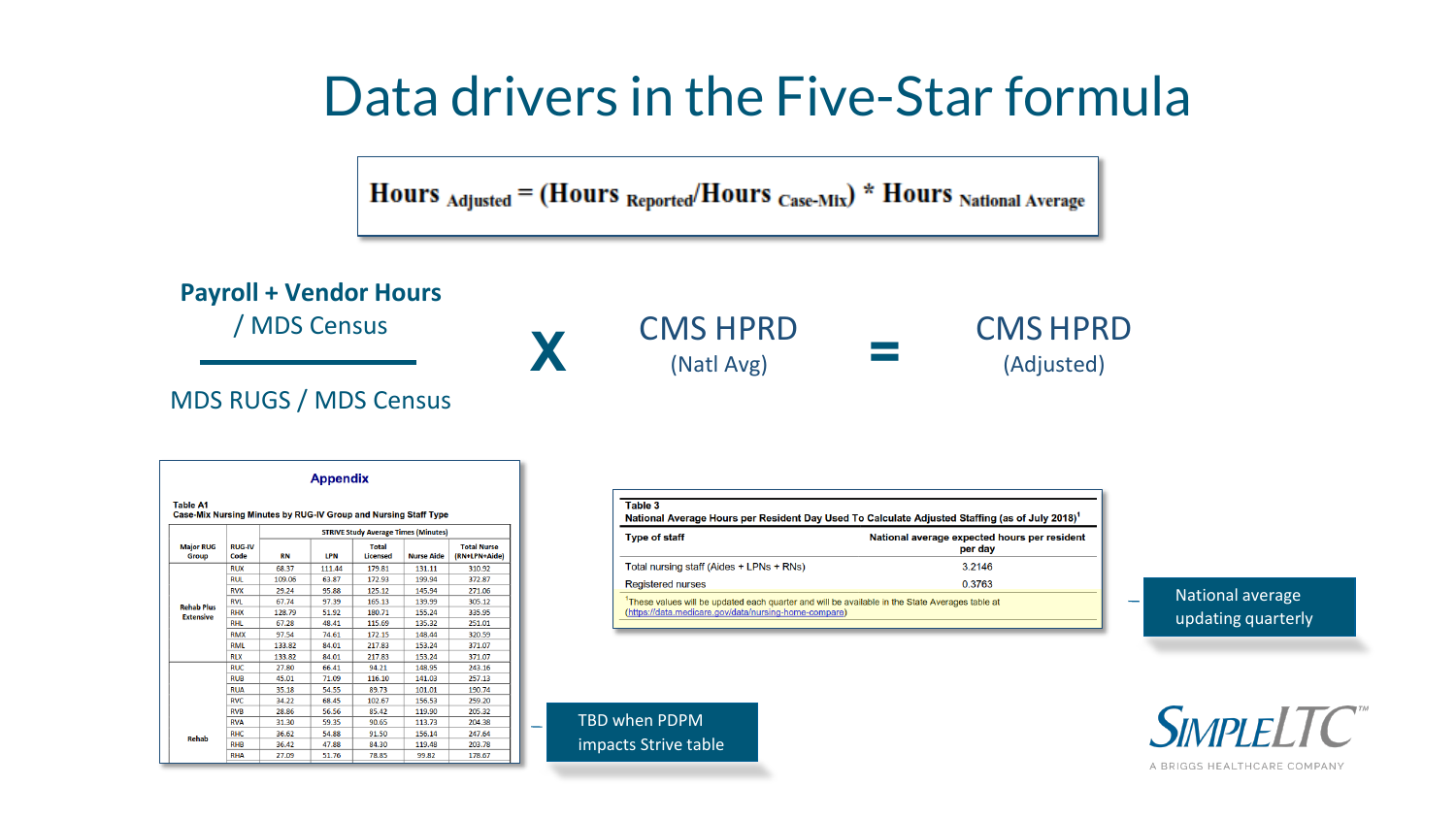#### Overall Staffing Rating: ★ ★ ★ ★ ★

#### Resident Census (from MDS): 108.9239

|                                                        | Aides                         | <b>LPNs</b>                  | <b>RNs</b>            | <b>Total Nursing</b>          |
|--------------------------------------------------------|-------------------------------|------------------------------|-----------------------|-------------------------------|
| Reported HPRD (by you)                                 | 2.42853<br>2 hours 26 minutes | 1.42316<br>1 hour 25 minutes | 0.52012<br>31 minutes | 4.37181<br>4 hours 22 minutes |
| Case-Mix HPRD (from Strive &<br>RUGS)                  | 2.1478<br>2 hours 9 minutes   | 0.76596<br>46 minutes        | 0.36338<br>22 minutes | 3.27714<br>3 hours 17 minutes |
| National Avg (CMS reported)                            | Not Provided                  | Not Provided                 | 0.37638<br>23 minutes | 3.20666<br>3 hours 12 minutes |
| Adjusted HPRD (calculated)                             | 2.34999<br>2 hours 21 minutes | 1.39711<br>1 hour 24 minutes | 0.53874<br>32 minutes | 4.27779<br>4 hours 17 minutes |
| Rating                                                 | N/A                           | N/A                          | <b>文文文文</b>           |                               |
| <b>Share of Total Nursing</b><br><b>Reported Hours</b> | 56%                           | 33 <sub>%</sub>              | 12%                   | 100%                          |
| <b>Hourly Wage</b>                                     | s<br>13.00                    | \$<br>19.00                  | s<br>28.00            |                               |

#### **Overall Staffing Hours and Rating RN** Rating Total Nurse Staffing Rating (RN, LPN and Nurse Aide)  $\overline{2}$  $\mathbf{1}$ 3 4 5  $< 3.108$  $3.108 - 3.579$  $3.580 - 4.037$  $4.038 - 4.407$  $\geq 4.408$ \*\*\*  $< 0.317$  $\star$  $\star$ \*\* \*\*  $\mathbf{1}$ \*\* \*\*\* \*\*\* \*\* \*\*  $\overline{2}$  $0.317 - 0.507$ \*\*\* \*\*\*\* \*\* \*\*\* \*\*\*  $\mathbf{3}$  $0.508 - 0.730$ \*\*\*\* \*\*\* \*\*\* \*\*\*\*  $\overline{4}$  $0.731 - 1.048$ \*\*\*\* \*\*\* \*\*\*\* \*\*\*\* \*\*\*\*\* \*\*\*\*\* 5  $\geq 1.049$

Note: Adjusted staffing values are rounded to the three decimal places before the cut points are applied.

Add One Star to Overall Rating (if greater than health inspection rating)

Subtract One Star from Overall Rating

# Five-star example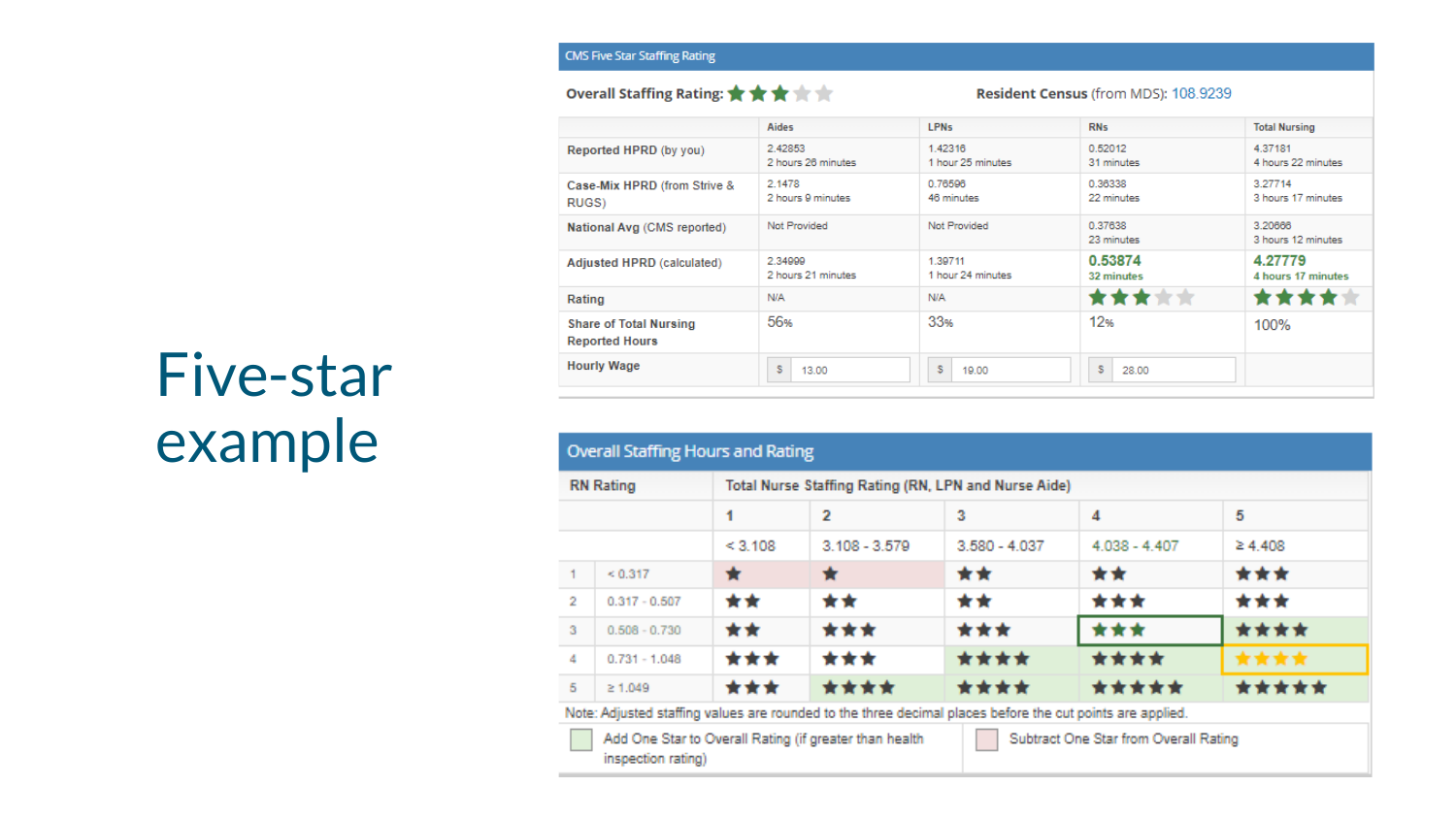## Five-Star "what-ifs"

| <b>What If Testing</b>                                                            |        |        |                                                  |                                                                  |                                           |                      |  |  |
|-----------------------------------------------------------------------------------|--------|--------|--------------------------------------------------|------------------------------------------------------------------|-------------------------------------------|----------------------|--|--|
| What would it have taken to move up or down a star level? Try moving the sliders. |        |        |                                                  |                                                                  |                                           |                      |  |  |
| RNs Rating Goal                                                                   |        |        |                                                  | <b>Total Nursing Rating Goal</b>                                 |                                           |                      |  |  |
|                                                                                   | 2<br>з | 5<br>4 |                                                  | 2                                                                | з                                         | 4                    |  |  |
|                                                                                   |        |        |                                                  |                                                                  |                                           |                      |  |  |
| <b>Total Nursing Rating</b><br><b>RNs Rating</b>                                  |        |        |                                                  | Overall Staffing Rating (based on RNs and Total Nursing Ratings) |                                           |                      |  |  |
| <b>This Quarter's Rating</b>                                                      |        |        |                                                  |                                                                  |                                           |                      |  |  |
| ***<br><b>Selected Goal Rating</b>                                                |        |        |                                                  | ****                                                             |                                           |                      |  |  |
|                                                                                   |        |        |                                                  |                                                                  |                                           |                      |  |  |
|                                                                                   |        |        |                                                  | <b>RNs</b>                                                       |                                           | <b>Total Nursing</b> |  |  |
| Reported Total Hours (for Quarter)                                                |        |        | 5.212.12                                         |                                                                  |                                           | 43.809.90            |  |  |
| Reported HPRD (by you)                                                            |        |        | 0.52012<br>31 minutes                            |                                                                  | 4.37181<br>4 hours 22 minutes             |                      |  |  |
| Goal HPRD (Adjusted, provided by CMS)                                             |        |        | $0.731 - 1.048$<br>44 minutes - 1 hour 3 minutes |                                                                  | $\geq 4.408$<br>$\geq 4$ hours 24 minutes |                      |  |  |
| Adjusted HPRD Required to Achieve Goal (Existing Census and Case-Mix)             |        |        | 42 minutes (0.706)                               |                                                                  | 4 hours 30 minutes (4.505)                |                      |  |  |
| <b>Selected Goal Rating</b>                                                       |        |        | ****                                             |                                                                  | *****                                     |                      |  |  |
| Change in Reported HPRD Required to Achieve Goal                                  |        |        | 11 minutes (0.186)                               |                                                                  | 8 minutes (0.133)                         |                      |  |  |
| <b>Additional Daily Hours to Achieve Goal</b>                                     |        |        | 20 hours 13 minutes                              |                                                                  | 14 hours 30 minutes                       |                      |  |  |
| <b>Additional Quarterly Hours to Achieve Goal</b>                                 |        |        |                                                  | 1,860 hours 13 minutes (1,860.214)                               | 1,333 hours 32 minutes (1,333.540)        |                      |  |  |
| <b>Percent Change in Hours</b>                                                    |        |        | 26%                                              |                                                                  | 3%                                        |                      |  |  |
| <b>Reported Total Quarterly Nursing Staff Cost</b>                                |        |        | \$145,939.41                                     |                                                                  | \$733.279.47                              |                      |  |  |
| Additional Quarterly Cost to Meet Goal (adding Aides/removing LPNs first)         |        |        | \$52,085.99                                      | \$17,336.02                                                      |                                           |                      |  |  |
| <b>Overall Staffing Rating Achieved</b>                                           |        |        |                                                  |                                                                  |                                           |                      |  |  |

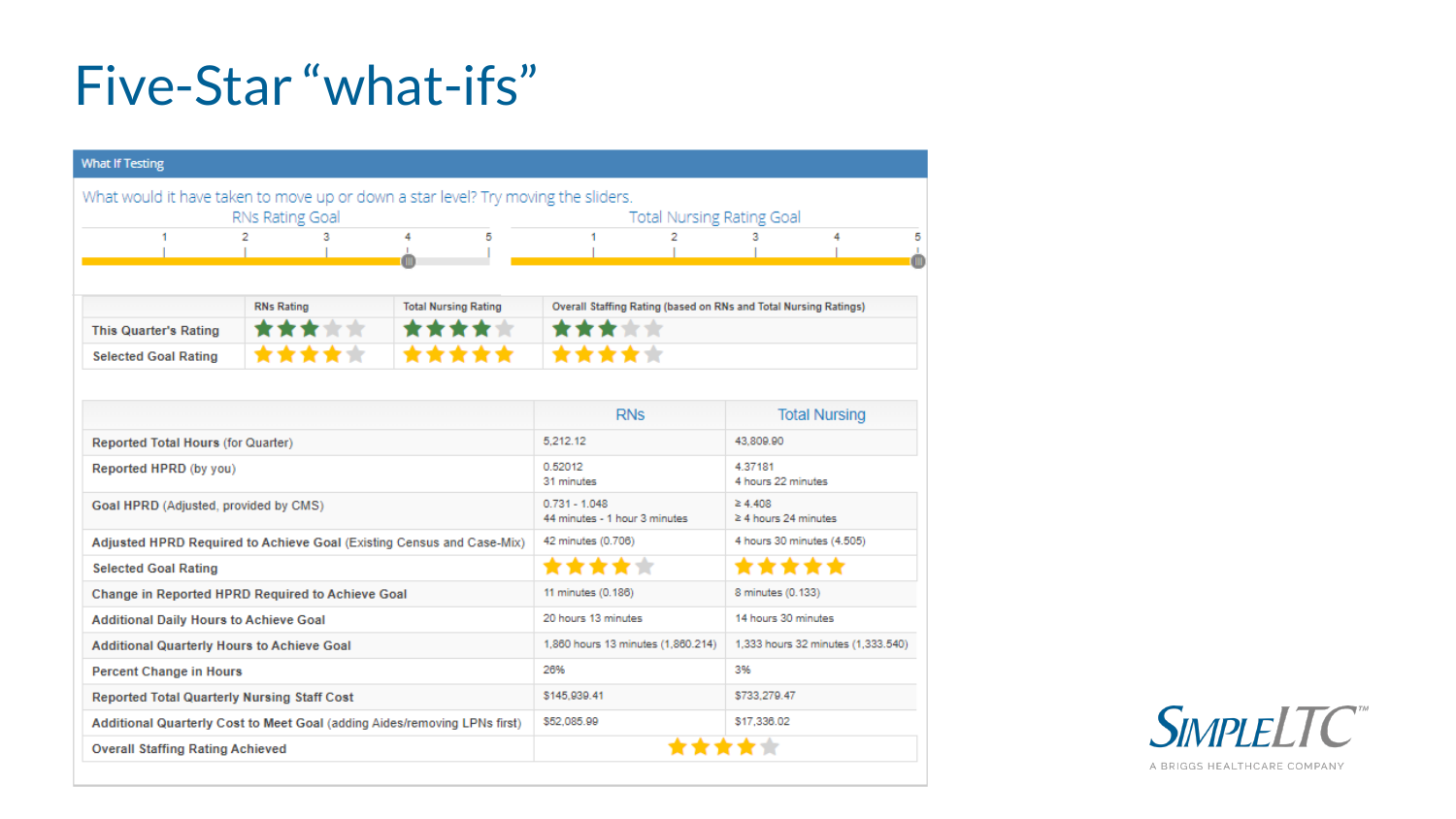### PBJ best practices



## **Two objectives**

- 1. Regulatory compliance
- 2. Five-Star strategy



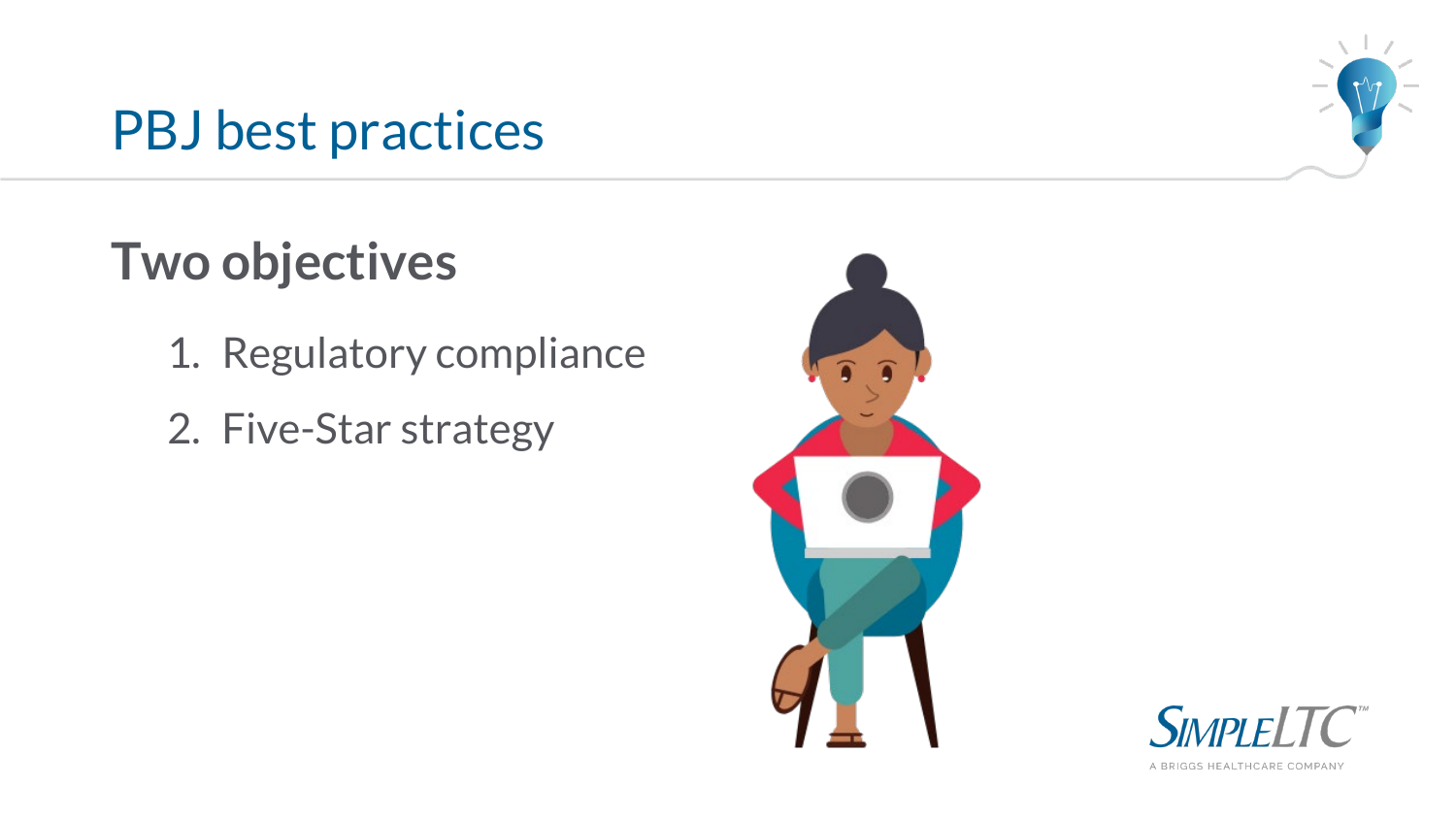## Regulatory compliance

- Data format / collection of data from all sources (xml)
- Completion:
	- Choose best staff
	- Review and edit data / verify that it is audit-proof
		- Manually
		- Software tools
		- 3rd party resources
	- Centralized vs. decentralized approach for multi-facility organizations

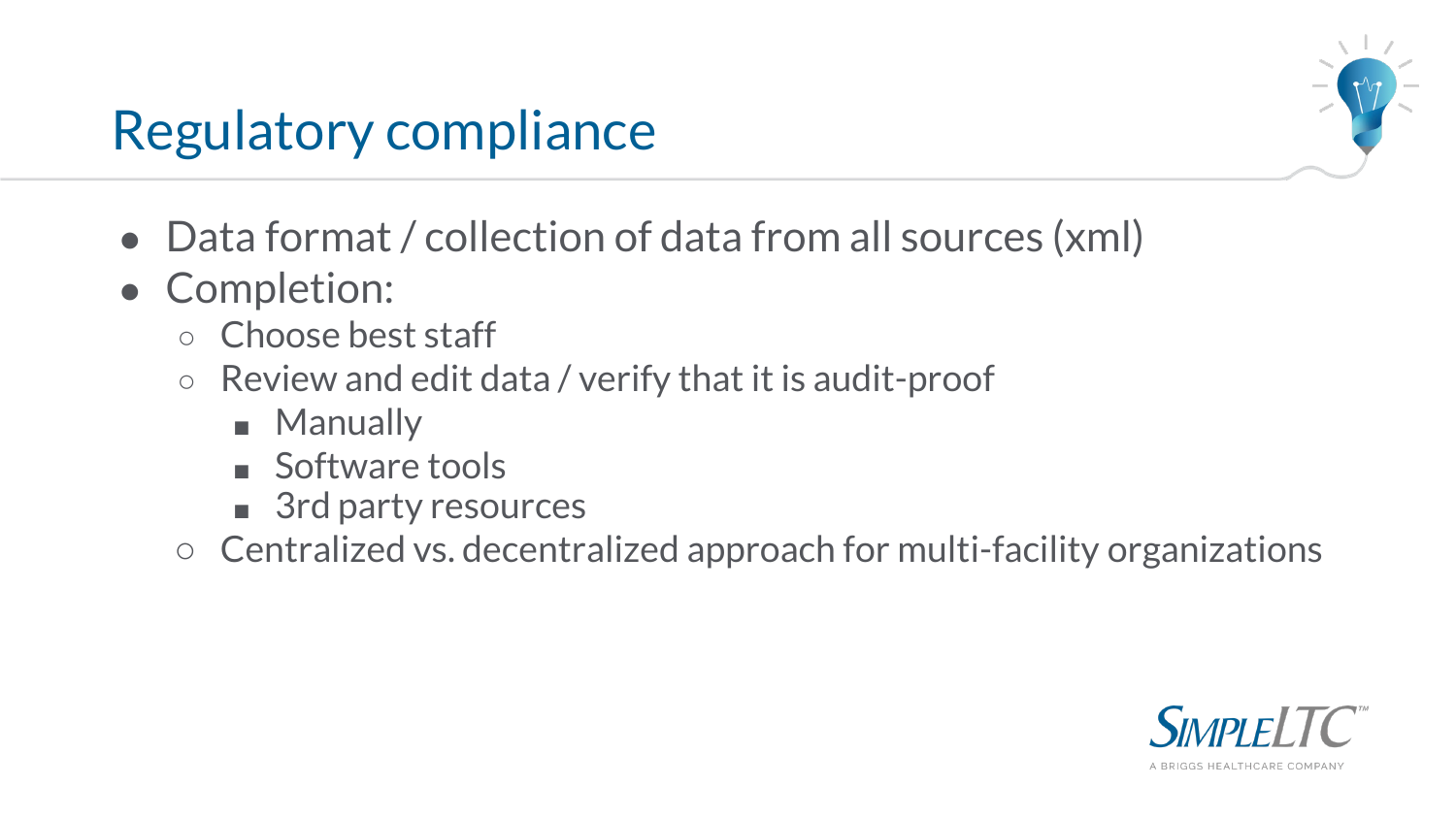# Regulatory compliance





- Submit timely / don't wait until the last minute
- Submit more frequently for ongoing management of PBJ compliance

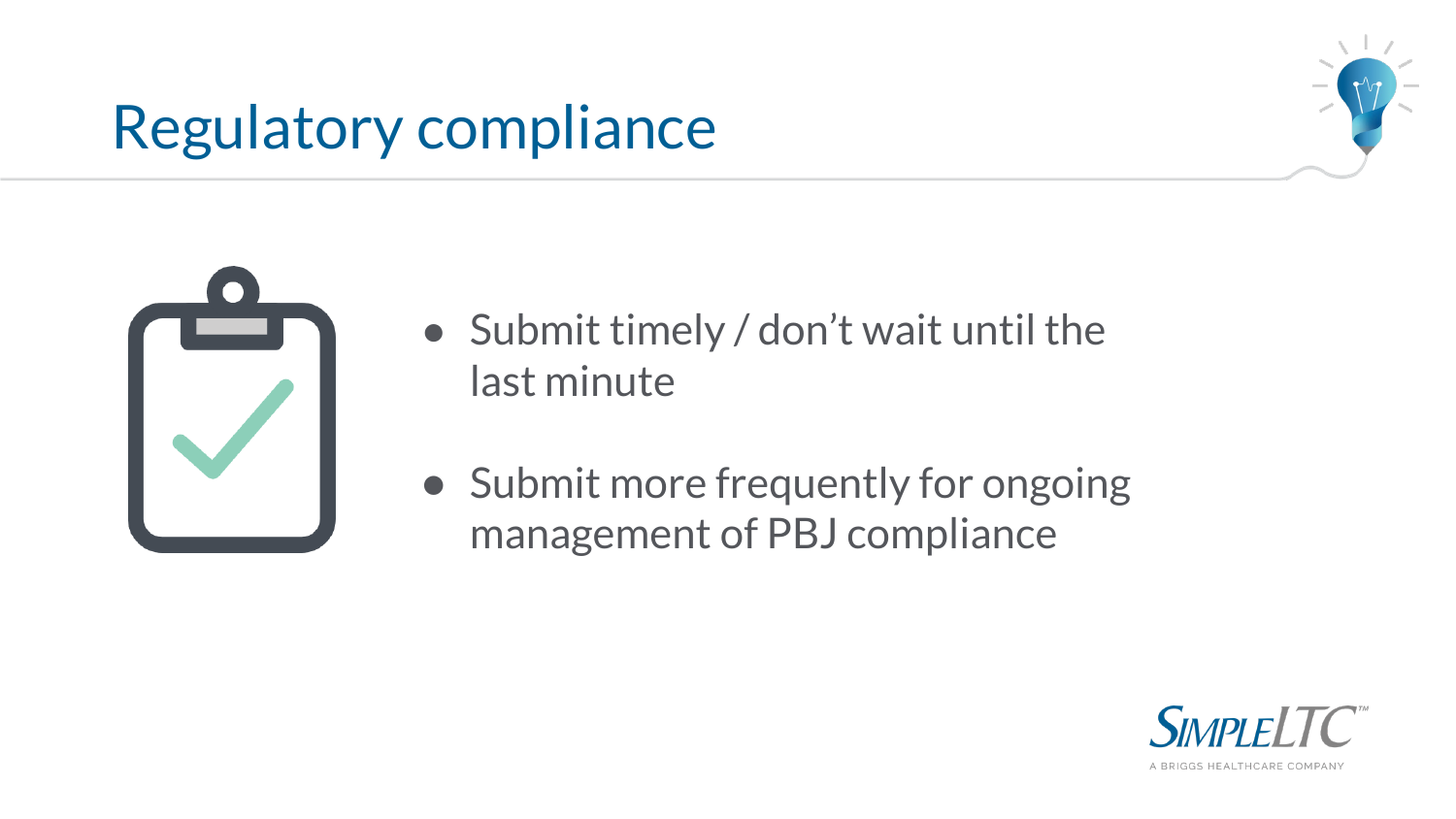### Five-Star strategy

- Know your data
- Know the PBJ rules
	- Hours
	- Meal breaks
	- Midnight split
- Know how your star rating is calculated
- Know your competition
- Know your goals





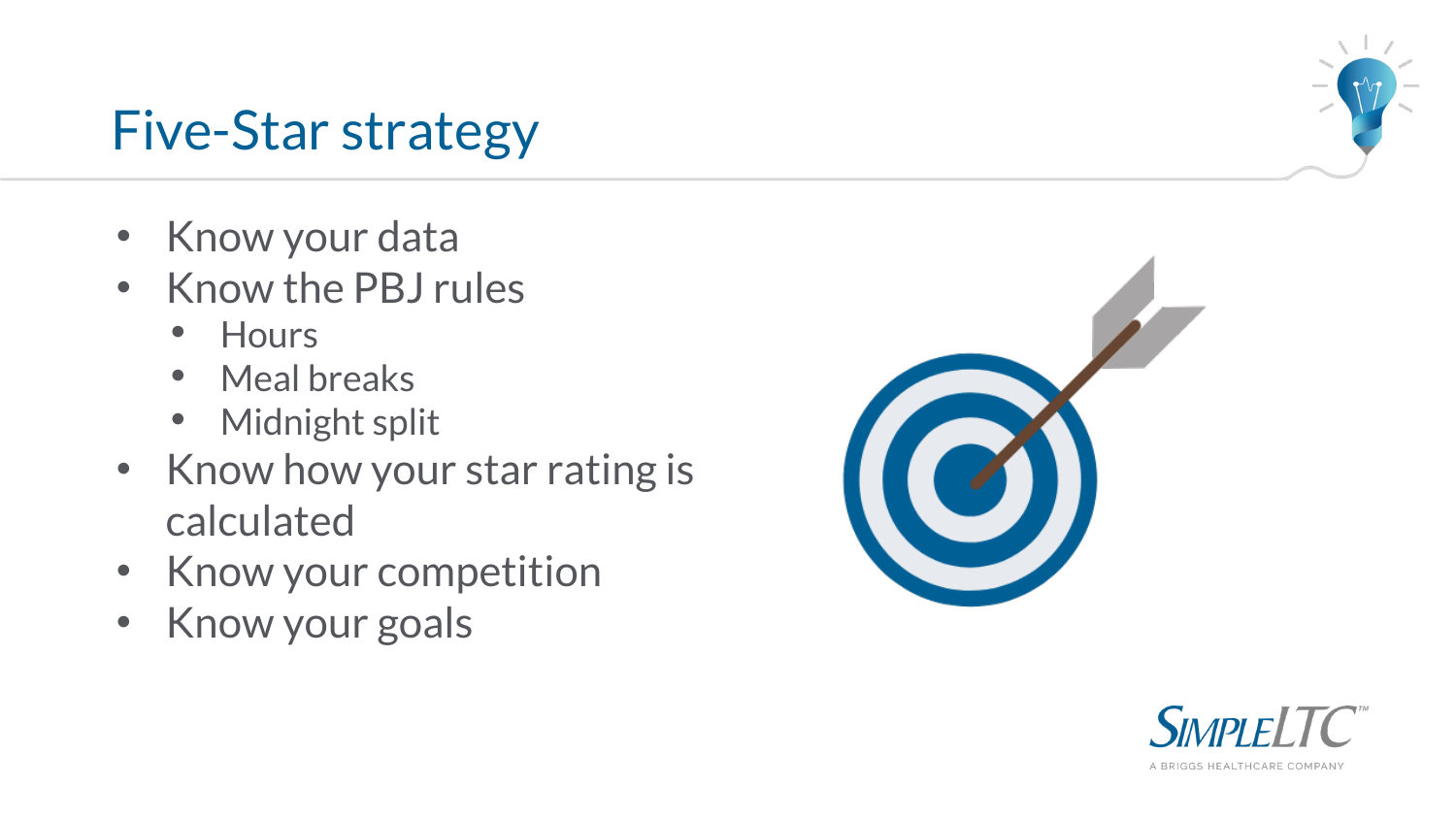



#### Your one-stop shop for PBJ success

Assemble, validate and submit your PBJ Predict Staffing Five-Star ratings Submit PBJ reports with one click Benchmark results against other facilities

#### **[Request demo](https://www.simpleltc.com/demo/)**